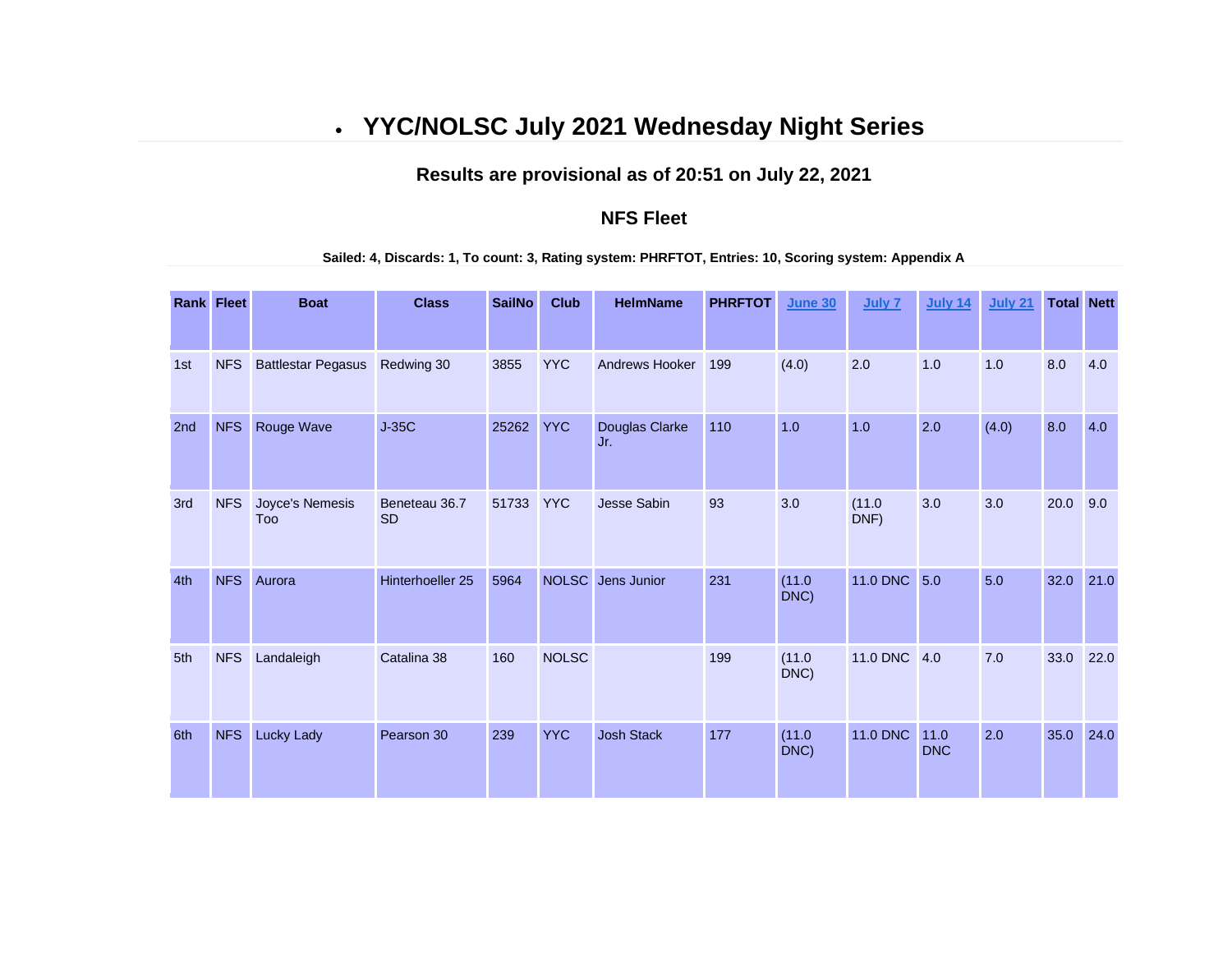|                  | <b>Rank Fleet</b> | <b>Boat</b>     | <b>Class</b>      | <b>SailNo</b> | <b>Club</b>  | <b>HelmName</b>         | <b>PHRFTOT</b> | <b>June 30</b> | July 7         | <b>July 14</b>     | <b>July 21</b>     | <b>Total Nett</b> |      |
|------------------|-------------------|-----------------|-------------------|---------------|--------------|-------------------------|----------------|----------------|----------------|--------------------|--------------------|-------------------|------|
|                  |                   |                 |                   |               |              |                         |                |                |                |                    |                    |                   |      |
| 7th              | <b>NFS</b>        | Bad Habit (NFS) | $J-24$            | 1252          |              | <b>NOLSC</b> Rick Sherk | 177            | 2.0            | (11.0)<br>DNC) | 11.0<br><b>DNC</b> | 11.0<br><b>DNC</b> | 35.0              | 24.0 |
| 8th              | <b>NFS</b>        |                 | Tanzer 7.5        | 602           | <b>NOLSC</b> |                         | 255            | (11.0)<br>DNC) | 11.0 DNC       | 7.0                | 6.0                | 35.0              | 24.0 |
| 9th              | <b>NFS</b>        | The Gipper      | Beneteau 41       | 19            | <b>YYC</b>   | Steve Rycyna            | 120            | 5.0            | (11.0)<br>DNF) | 11.0<br><b>DNC</b> | 9.0                | 36.0              | 25.0 |
| 10 <sub>th</sub> | <b>NFS</b>        | Escape          | <b>C&amp;C 27</b> | 14215         | <b>NOLSC</b> |                         | 218            | (11.0)<br>DNC) | 11.0 DNC 6.0   |                    | 8.0                | 36.0              | 25.0 |

## **PHRF-1 Fleet**

| Sailed: 4, Discards: 1, To count: 3, Rating system: PHRFTOT, Entries: 10, Scoring system: Appendix A |  |  |
|------------------------------------------------------------------------------------------------------|--|--|
|------------------------------------------------------------------------------------------------------|--|--|

| Rank            | <b>Fleet</b>   | <b>Boat</b>            | <b>Class</b>                      | <b>SailNo</b> | <b>Club</b> | <b>HelmName</b>          | <b>PHRFTOT</b> | June 30                  | July 7 | <b>July 14</b> | July 21 | <b>Total Nett</b> |     |
|-----------------|----------------|------------------------|-----------------------------------|---------------|-------------|--------------------------|----------------|--------------------------|--------|----------------|---------|-------------------|-----|
|                 |                |                        |                                   |               |             |                          |                |                          |        |                |         |                   |     |
| 1st             | PHRF-1         |                        | Obsession Beneteau 36.7 52283 YYC |               |             | Norm Stessing            | 78             | 1.0                      | (5.0)  | 1.0            | 2.0     | 9.0               | 4.0 |
| 2 <sub>nd</sub> |                | PHRF-1 Night Owl J-111 |                                   | 60335 YYC     |             | <b>Rick Lohr</b>         | 40             | 2.0                      | 1.0    | (4.0)          | 4.0     | $11.0$ 7.0        |     |
| 3rd             | PHRF-1 Ali Cat |                        | $J-88$                            | 11            |             | <b>NOLSC</b> Ed Berkhout | 85             | $(11.0 \text{ DNC})$ 2.0 |        | 3.0            | 3.0     | 19.0 8.0          |     |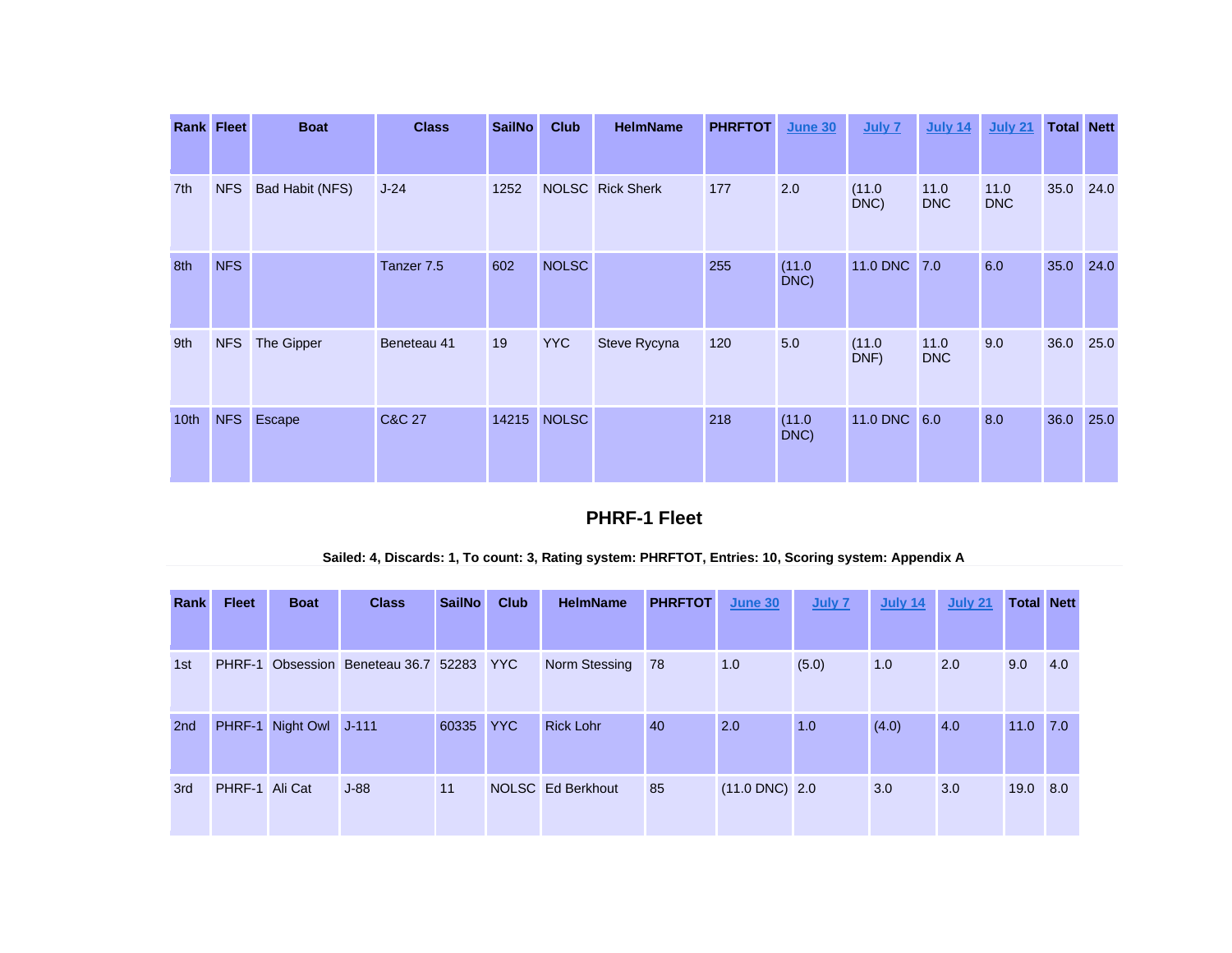| Rank            | <b>Fleet</b> | <b>Boat</b>    | <b>Class</b>    | <b>SailNo</b> | <b>Club</b>  | <b>HelmName</b>      | <b>PHRFTOT</b> | <b>June 30</b>      | July 7              | <b>July 14</b> | <b>July 21</b> | <b>Total Nett</b> |      |
|-----------------|--------------|----------------|-----------------|---------------|--------------|----------------------|----------------|---------------------|---------------------|----------------|----------------|-------------------|------|
|                 |              |                |                 |               |              |                      |                |                     |                     |                |                |                   |      |
| 4th             | PHRF-1       | Perbacco       | Schock 35       | 54260         | <b>YYC</b>   | Shane Vansrom        | 76             | 3.0                 | 4.0                 | 2.0            | (6.0)          | 15.0              | 9.0  |
| 5th             | PHRF-1       | Wind Chill     | Beneteau 36.7   | 52397         | <b>YYC</b>   | <b>Mark Schimley</b> | 78             | 5.0                 | 3.0                 | 6.0            | (7.0)          | 21.0              | 14.0 |
| 6th             | PHRF-1       | <b>SkyFall</b> | <b>Esse 850</b> | 007           | <b>NOLSC</b> | Peter Berridge       | 84             | (11.0 DNC) 11.0 DNF |                     | 5.0            | 1.0            | 28.0              | 17.0 |
| 7 <sup>th</sup> | PHRF-1       |                | Melges 32       | 125           | <b>YYC</b>   | <b>Roeland Polet</b> | 27             | 4.0                 | 7.0                 | (8.0)          | 8.0            | 27.0              | 19.0 |
| 8th             | PHRF-1       | Absolute       | Dobroth 30      | 54299         | <b>NOLSC</b> | Mike Armstrong       | 93             | $(11.0$ DNC $)$ 6.0 |                     | 9.0            | 5.0            | 31.0              | 20.0 |
| 9th             | PHRF-1       | Triumpth       | Corsair F-28    |               | <b>YYC</b>   | <b>Brian Mackey</b>  | 36             | 6.0                 | $(11.0$ DNC $)$ 7.0 |                | 9.0            | 33.0              | 22.0 |
| 10th            | PHRF-1       | Zing           | Melges IC37     | 028           | <b>YYC</b>   | <b>Robert Hesse</b>  | $\overline{4}$ | (11.0 DNC) 11.0 DNC |                     | 11.0 DNC       | 11.0 DNC 44.0  |                   | 33.0 |

# **PHRF-2 Fleet**

**Sailed: 4, Discards: 1, To count: 3, Rating system: PHRFTOT, Entries: 13, Scoring system: Appendix A**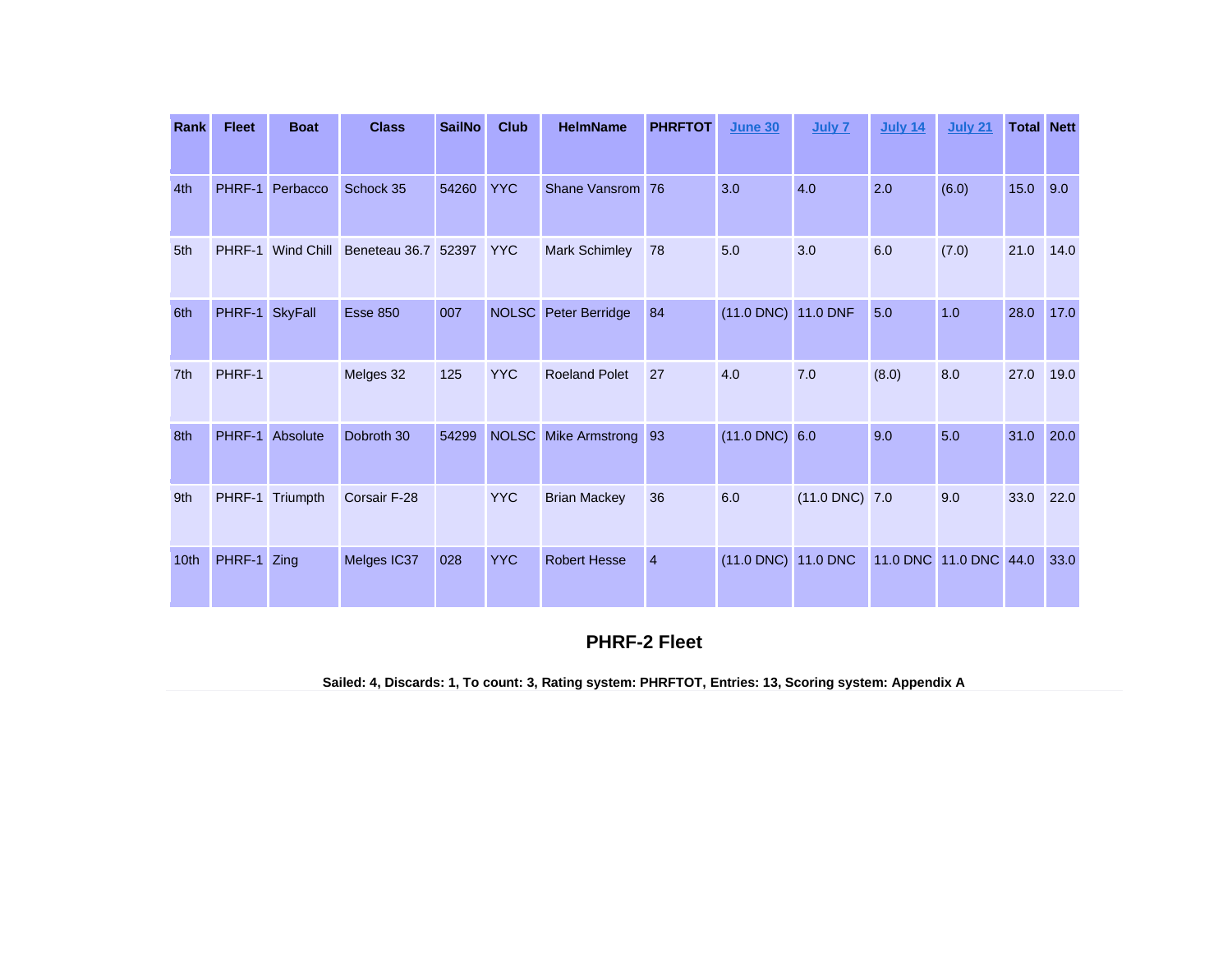| Rank | <b>Fleet</b>            | <b>Boat</b>      | <b>Class</b> | <b>SailNo</b>  | Club       | <b>HelmName</b>            | <b>PHRFTOT</b> | <b>June 30</b> | July 7          | <b>July 14</b>  | July 21 | <b>Total Nett</b> |        |
|------|-------------------------|------------------|--------------|----------------|------------|----------------------------|----------------|----------------|-----------------|-----------------|---------|-------------------|--------|
| 1st  | PHRF-<br>$\overline{2}$ | Squirmy          | C&C 29-2     | 406            | <b>YYC</b> | Alex O'Brien               | 176            | 1.0            | 2.0             | (6.0)           | 1.0     | 10.0              | 4.0    |
| 2nd  | PHRF-<br>$\overline{2}$ | Mo Money         | $J-22$       | 489            | <b>YYC</b> | Vic Snyder                 | 167            | 2.0            | (14.0)<br>DNC)  | 1.0             | 2.0     | 19.0 5.0          |        |
| 3rd  | PHRF-<br>$\overline{2}$ | <b>Bad Habit</b> | $J-24$       | 1252           |            | <b>NOLSC</b> Rick Sherk    | 162            | (14.0)<br>DNC) | 1.0             | 2.0             | 5.0     | 22.0              | 8.0    |
| 4th  | PHRF-<br>$\overline{2}$ | <b>Boom</b>      | Laser 28     | 104            |            | <b>NOLSC</b> Larry Huibers | 126            | 3.0            | 5.0             | 4.0             | (6.0)   | 18.0              | $12.0$ |
| 5th  | PHRF-<br>$\overline{2}$ | Kraken           | <b>SR-27</b> | 727            | NOLSC Cody | Montgomery                 | 110            | (14.0)<br>DNC) | 4.0             | 3.0             | 8.0     | 29.0              | 15.0   |
| 6th  | PHRF-<br>2              | Unplugged        | Laser 28     | 164            |            | NOLSC John Mills           | 132            | 5.0            | 3.0             | (14.0)<br>DNC)  | 7.0     | 29.0              | 15.0   |
| 7th  | PHRF-<br>2              | Wings            | Beneteau 10R | 34             |            | NOLSC Bill Cavers          | 97             | (14.0)<br>DNC) | <b>14.0 DNC</b> | 8.0             | 3.0     | 39.0              | 25.0   |
| 8th  | PHRF-<br>$\overline{2}$ | J9               | J9           | $\overline{2}$ | <b>YYC</b> | Don Finkle                 | 120            | (14.0)<br>DNC) | <b>14.0 DNC</b> | <b>14.0 DNC</b> | 4.0     | 46.0              | 32.0   |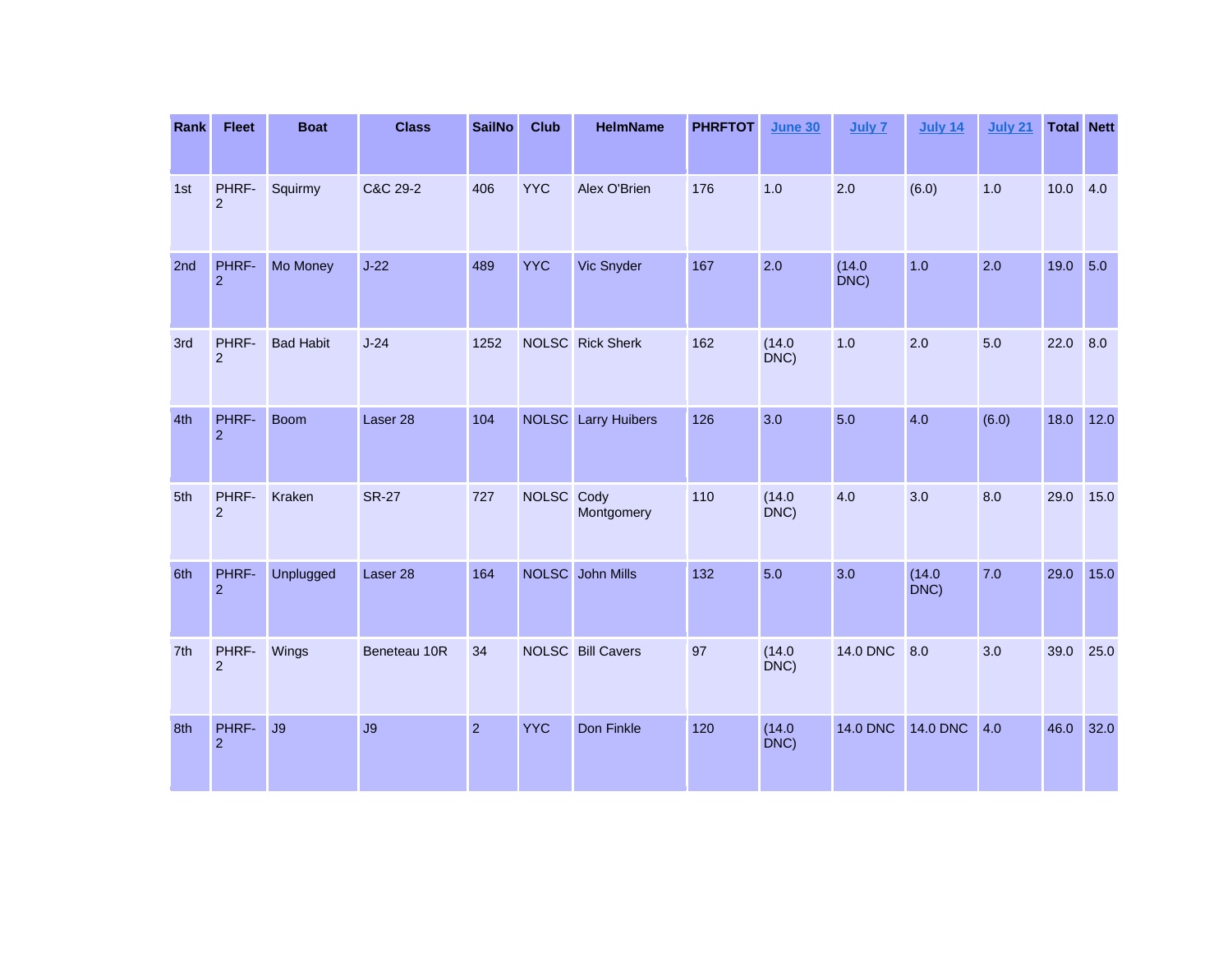| Rank             | <b>Fleet</b>            | <b>Boat</b>        | <b>Class</b>                | <b>SailNo</b> | <b>Club</b> | <b>HelmName</b>      | <b>PHRFTOT</b> | <b>June 30</b> | July 7          | <b>July 14</b>  | <b>July 21</b>     | <b>Total Nett</b> |      |
|------------------|-------------------------|--------------------|-----------------------------|---------------|-------------|----------------------|----------------|----------------|-----------------|-----------------|--------------------|-------------------|------|
| 9th              | PHRF-<br>$\overline{2}$ | <b>Escape</b>      | $J-22$                      | 1579          | <b>YYC</b>  | <b>Family Hubies</b> | 167            | 4.0            | (14.0)<br>DNC)  | <b>14.0 DNC</b> | 14.0<br><b>DNC</b> | 46.0              | 32.0 |
| 10th             | PHRF-<br>$\overline{2}$ | Summer<br>Love     | <b>Beneteau First</b><br>32 | 1825          | <b>YYC</b>  | <b>Gabriel Lewis</b> | 144            | (14.0)<br>DNC) | <b>14.0 DNC</b> | 5.0             | 14.0<br><b>DNC</b> | 47.0              | 33.0 |
| 11th             | PHRF-<br>$\overline{2}$ | Margaritaville     | $J-70$                      | 303           | <b>YYC</b>  | <b>Scott Dinse</b>   | 114            | (14.0)<br>DNC) | <b>14.0 DNC</b> | 7.0             | 14.0<br><b>DNC</b> | 49.0              | 35.0 |
| 12th             | PHRF-<br>$\overline{2}$ | <b>Extra Bases</b> | Olson 30                    | 18186         |             |                      | 114            | (14.0)<br>DNC) | <b>14.0 DNC</b> | <b>14.0 DNC</b> | 14.0<br><b>DNC</b> | 56.0              | 42.0 |
| 12 <sub>th</sub> | PHRF-<br>$\overline{2}$ | Bangalore          | Nonsuch 26                  | 17            | <b>YYC</b>  | Kevin Doyle          | 228            | (14.0)<br>DNC) | <b>14.0 DNC</b> | <b>14.0 DNC</b> | 14.0<br><b>DNC</b> | 56.0              | 42.0 |

# **June 30 - NFS Fleet**

| <b>Rank Fleet</b> | <b>Boat</b>    | <b>Class</b> | <b>SailNo</b> | <b>Club</b> | <b>HelmName</b>        | <b>PHRFTOT</b> | <b>Start</b>              |  | <b>Finish Elapsed Corrected Points</b> |     |
|-------------------|----------------|--------------|---------------|-------------|------------------------|----------------|---------------------------|--|----------------------------------------|-----|
|                   | NFS Rouge Wave | $J-35C$      | 25262 YYC     |             | Douglas Clarke Jr. 110 |                | 18:50:00 19:27:31 0:37:31 |  | 0:41:33                                | 1.0 |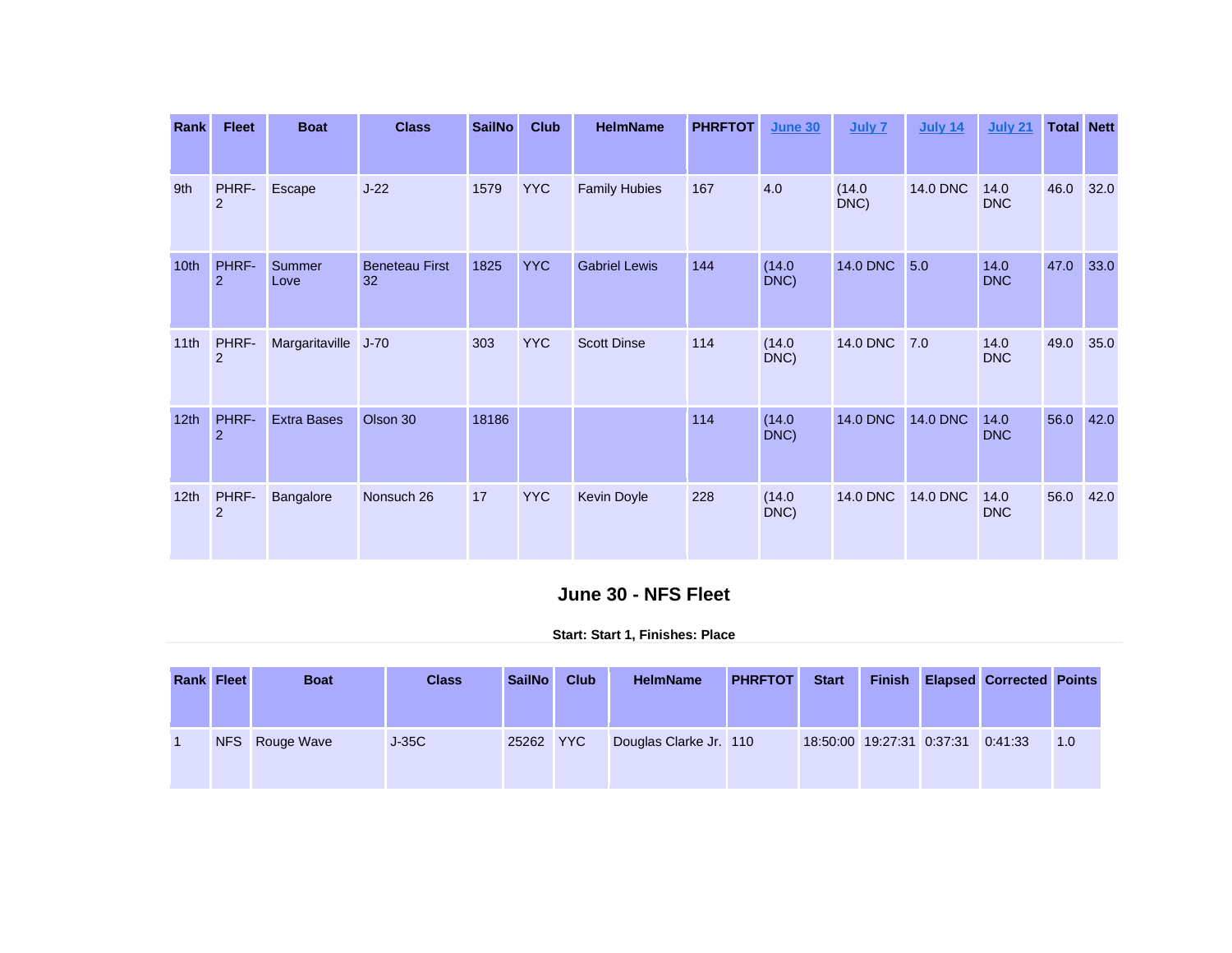| <b>Rank Fleet</b> |            | <b>Boat</b>                                    | <b>Class</b> | <b>SailNo</b> | <b>Club</b> | <b>HelmName</b>         | <b>PHRFTOT</b> | <b>Start</b> | <b>Finish</b>             |         | <b>Elapsed Corrected Points</b> |     |
|-------------------|------------|------------------------------------------------|--------------|---------------|-------------|-------------------------|----------------|--------------|---------------------------|---------|---------------------------------|-----|
| $\overline{2}$    | <b>NFS</b> | Bad Habit (NFS)                                | $J-24$       | 1252          |             | <b>NOLSC</b> Rick Sherk | 177            |              | 18:50:00 19:32:46 0:42:46 |         | 0:41:53                         | 2.0 |
| $\mathbf{3}$      | <b>NFS</b> | Joyce's Nemesis Too Beneteau 36.7 SD 51733 YYC |              |               |             | Jesse Sabin             | 93             |              | 18:50:00 19:26:38 0:36:38 |         | 0:41:58                         | 3.0 |
| $\overline{4}$    | <b>NFS</b> | <b>Battlestar Pegasus</b>                      | Redwing 30   | 3855          | <b>YYC</b>  | <b>Andrews Hooker</b>   | 199            |              | 18:50:00 19:36:29         | 0:46:29 | 0:43:51                         | 4.0 |
| 5                 | <b>NFS</b> | The Gipper                                     | Beneteau 41  | 19            | <b>YYC</b>  | Steve Rycyna            | 120            |              | 18:50:00 19:32:07 0:42:07 |         | 0:45:45                         | 5.0 |

# **July 7 - NFS Fleet**

| <b>Rank Fleet</b> |            | <b>Boat</b>                                                | <b>Class</b> | SailNo Club |            | <b>HelmName</b>        | <b>PHRFTOT</b> | <b>Start</b>      | <b>Finish</b>             |            | <b>Elapsed Corrected Points</b> |      |
|-------------------|------------|------------------------------------------------------------|--------------|-------------|------------|------------------------|----------------|-------------------|---------------------------|------------|---------------------------------|------|
| $\overline{1}$    | <b>NFS</b> | Rouge Wave                                                 | $J-35C$      | 25262       | <b>YYC</b> | Douglas Clarke Jr. 110 |                |                   | 18:50:00 19:53:04 1:03:04 |            | 1:09:51                         | 1.0  |
| $\overline{2}$    | <b>NFS</b> | <b>Battlestar Pegasus</b>                                  | Redwing 30   | 3855        | YYC.       | <b>Andrews Hooker</b>  | 199            | 18:50:00 20:15:28 |                           | 1:25:28    | 1:20:38                         | 2.0  |
| $\overline{3}$    | <b>NFS</b> | Joyce's Nemesis Too Beneteau 36.7 SD 51733 YYC Jesse Sabin |              |             |            |                        | 93             |                   |                           | <b>DNF</b> |                                 | 11.0 |
| $\overline{3}$    | <b>NFS</b> | The Gipper                                                 | Beneteau 41  | 19          | YYC        | <b>Steve Rycyna</b>    | 120            |                   |                           | <b>DNF</b> |                                 | 11.0 |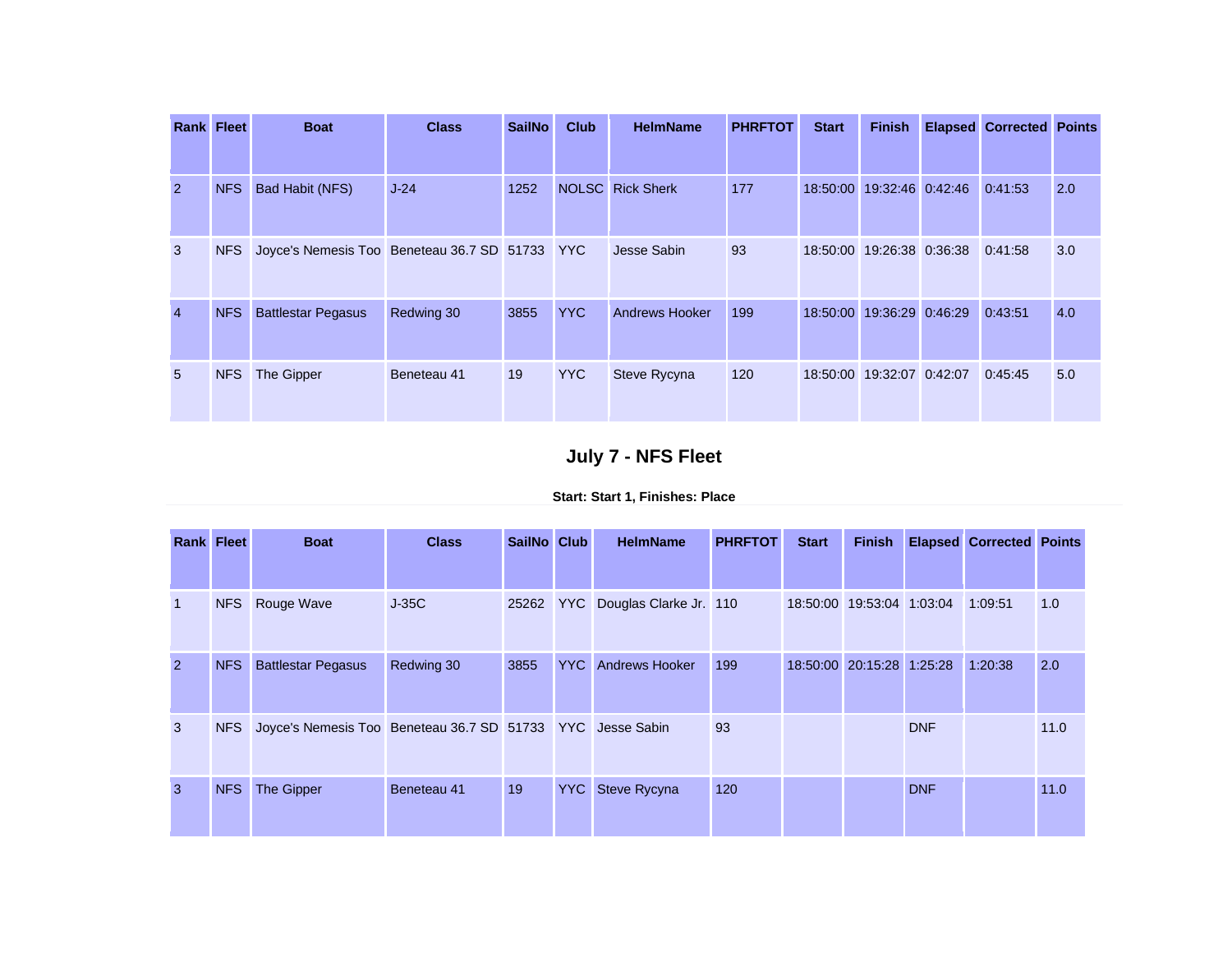# **July 14 - NFS Fleet**

**Start: Start 1, Finishes: Place**

|                 | <b>Rank Fleet</b> | <b>Boat</b>                                | <b>Class</b>     | <b>SailNo</b> | <b>Club</b>  | <b>HelmName</b>        | <b>PHRFTOT</b> | <b>Start</b> | <b>Finish</b>             | <b>Elapsed Corrected Points</b> |     |
|-----------------|-------------------|--------------------------------------------|------------------|---------------|--------------|------------------------|----------------|--------------|---------------------------|---------------------------------|-----|
| $\vert$ 1       | <b>NFS</b>        | <b>Battlestar Pegasus</b>                  | Redwing 30       | 3855          | <b>YYC</b>   | <b>Andrews Hooker</b>  | 199            |              | 18:50:00 19:38:07 0:48:07 | 0:45:24                         | 1.0 |
| $\overline{2}$  | <b>NFS</b>        | Rouge Wave                                 | $J-35C$          | 25262         | <b>YYC</b>   | Douglas Clarke Jr. 110 |                |              | 18:50:00 19:32:49 0:42:49 | 0:47:25                         | 2.0 |
| 3               | <b>NFS</b>        | Joyce's Nemesis Too Beneteau 36.7 SD 51733 |                  |               | <b>YYC</b>   | Jesse Sabin            | 93             |              | 18:50:00 19:33:32 0:43:32 | 0:49:52                         | 3.0 |
| $\overline{4}$  | <b>NFS</b>        | Landaleigh                                 | Catalina 38      | 160           | <b>NOLSC</b> |                        | 199            |              | 18:50:00 19:43:26 0:53:26 | 0:50:24                         | 4.0 |
| $5\overline{)}$ | <b>NFS</b>        | Aurora                                     | Hinterhoeller 25 | 5964          |              | NOLSC Jens Junior      | 231            |              | 18:50:00 19:46:52 0:56:52 | 0:50:56                         | 5.0 |
| 6               | <b>NFS</b>        | Escape                                     | C&C 27           | 14215         | <b>NOLSC</b> |                        | 218            |              | 18:50:00 19:46:08 0:56:08 | 0:51:20                         | 6.0 |
| $\overline{7}$  | <b>NFS</b>        |                                            | Tanzer 7.5       | 602           | <b>NOLSC</b> |                        | 255            |              | 18:50:00 19:51:39 1:01:39 | 0:53:12                         | 7.0 |

# **July 21 - NFS Fleet**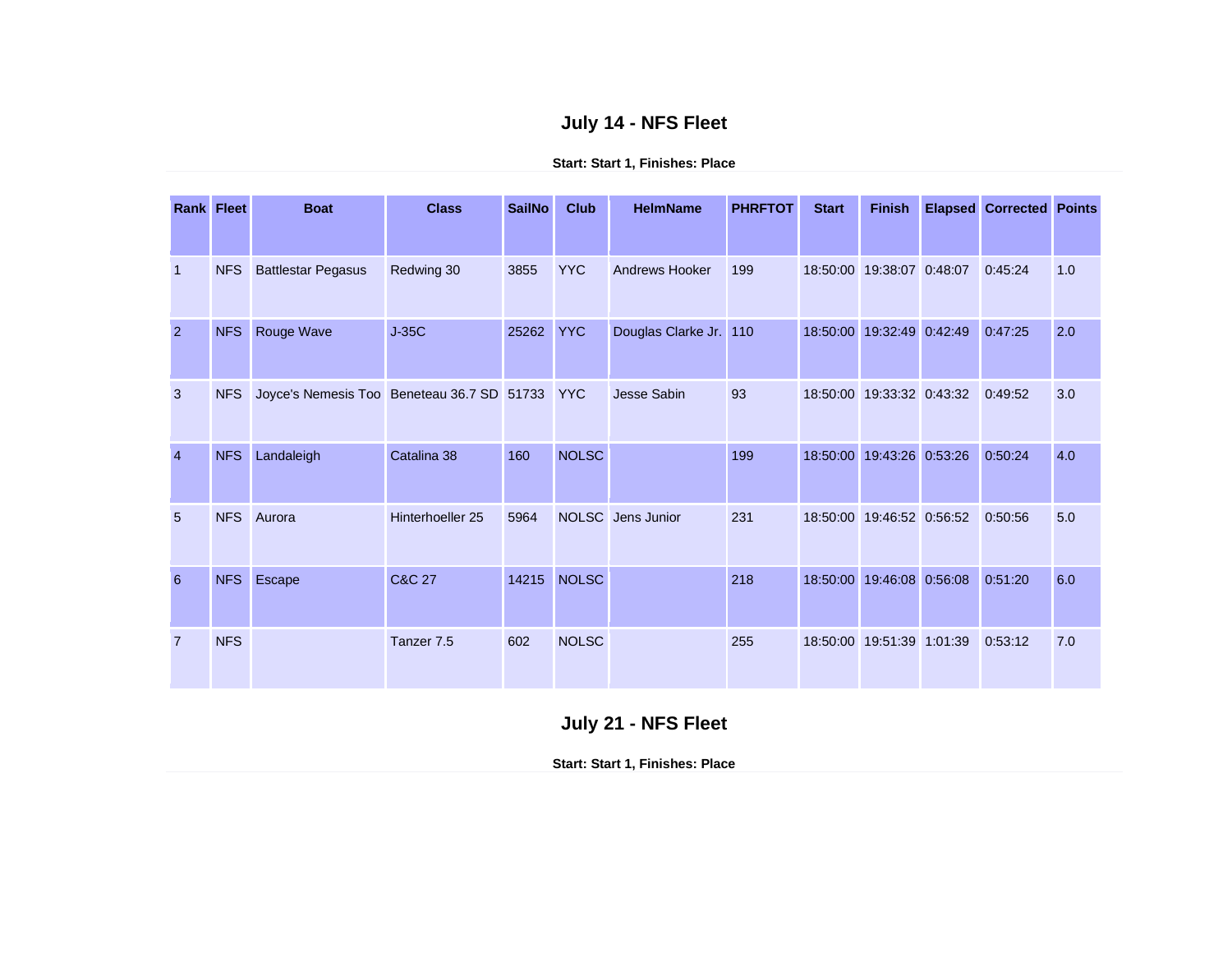| <b>Rank Fleet</b> |            | <b>Boat</b>                                    | <b>Class</b>      | <b>SailNo</b> | <b>Club</b>  | <b>HelmName</b>        | <b>PHRFTOT</b> | <b>Start</b> | <b>Finish</b>             | <b>Elapsed Corrected Points</b> |     |
|-------------------|------------|------------------------------------------------|-------------------|---------------|--------------|------------------------|----------------|--------------|---------------------------|---------------------------------|-----|
| $\overline{1}$    | <b>NFS</b> | <b>Battlestar Pegasus</b>                      | Redwing 30        | 3855          | <b>YYC</b>   | <b>Andrews Hooker</b>  | 199            |              | 18:45:00 20:11:43 1:26:43 | 1:21:48                         | 1.0 |
| $\overline{2}$    | <b>NFS</b> | <b>Lucky Lady</b>                              | Pearson 30        | 239           | <b>YYC</b>   | <b>Josh Stack</b>      | 177            |              | 18:45:00 20:12:57 1:27:57 | 1:26:08                         | 2.0 |
| $\mathbf{3}$      | <b>NFS</b> | Joyce's Nemesis Too Beneteau 36.7 SD 51733 YYC |                   |               |              | <b>Jesse Sabin</b>     | 93             |              | 18:45:00 20:03:16 1:18:16 | 1:29:40                         | 3.0 |
| $\overline{4}$    | <b>NFS</b> | Rouge Wave                                     | $J-35C$           | 25262         | <b>YYC</b>   | Douglas Clarke Jr. 110 |                |              | 18:45:00 20:07:18 1:22:18 | 1:31:09                         | 4.0 |
| 5                 | <b>NFS</b> | Aurora                                         | Hinterhoeller 25  | 5964          |              | NOLSC Jens Junior      | 231            |              | 18:45:00 20:30:10 1:45:10 | 1:34:11                         | 5.0 |
| 6                 | <b>NFS</b> |                                                | Tanzer 7.5        | 602           | <b>NOLSC</b> |                        | 255            |              | 18:45:00 20:34:57 1:49:57 | 1:34:53                         | 6.0 |
| $\overline{7}$    | <b>NFS</b> | Landaleigh                                     | Catalina 38       | 160           | <b>NOLSC</b> |                        | 199            |              | 18:45:00 20:29:35 1:44:35 | 1:38:40                         | 7.0 |
| 8                 | <b>NFS</b> | Escape                                         | <b>C&amp;C 27</b> |               | 14215 NOLSC  |                        | 218            |              | 18:45:00 20:32:56 1:47:56 | 1:38:42                         | 8.0 |
| 9                 | <b>NFS</b> | The Gipper                                     | Beneteau 41       | 19            | <b>YYC</b>   | Steve Rycyna           | 120            |              | 18:45:00 20:20:18 1:35:18 | 1:43:31                         | 9.0 |

## **June 30 - PHRF-1 Fleet**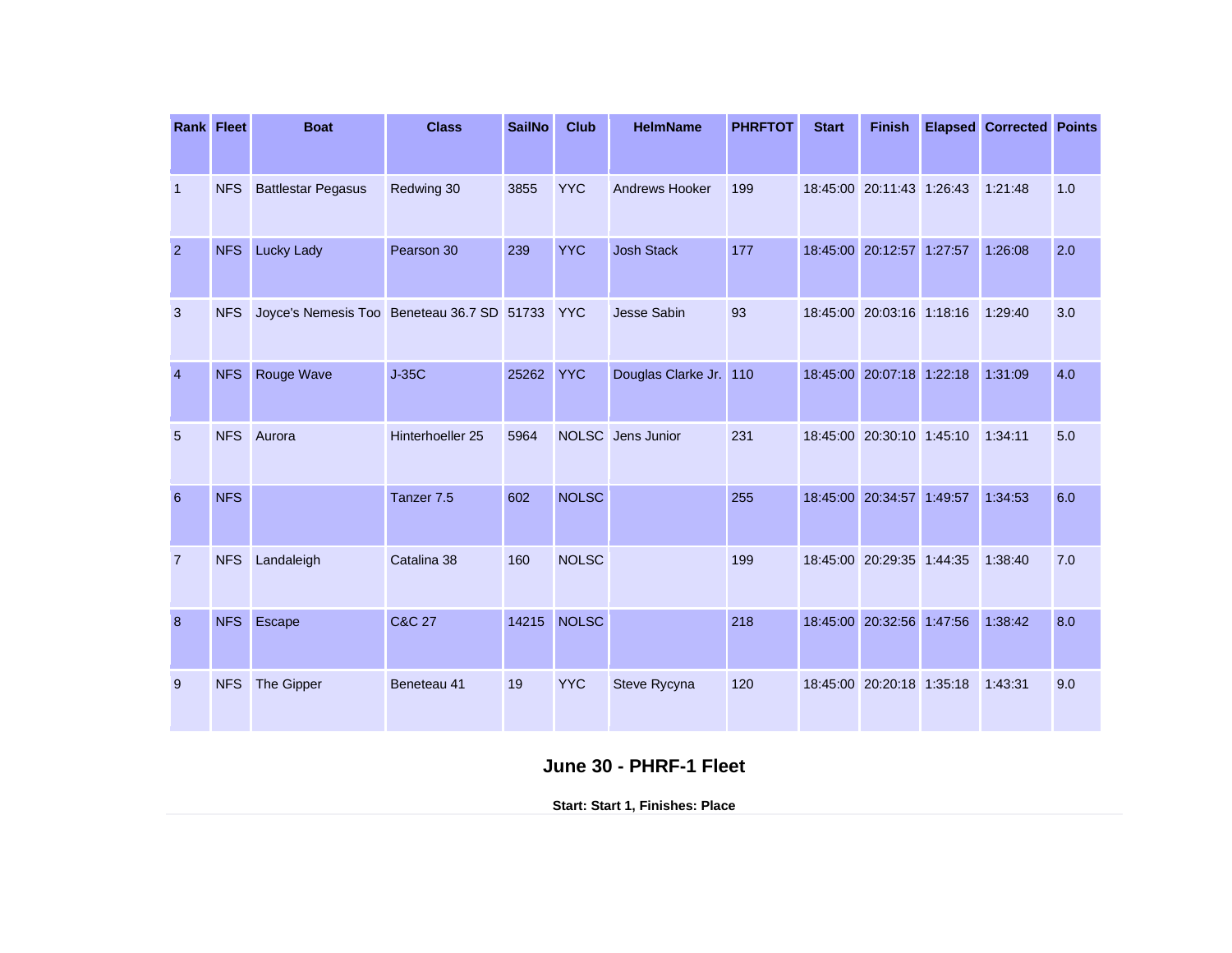| Rank           | <b>Fleet</b> | <b>Boat</b> | <b>Class</b>                   | SailNo Club |            | <b>HelmName</b>      | <b>PHRFTOT</b> | <b>Start</b> | <b>Finish</b>             | <b>Elapsed Corrected Points</b> |     |
|----------------|--------------|-------------|--------------------------------|-------------|------------|----------------------|----------------|--------------|---------------------------|---------------------------------|-----|
|                | PHRF-1       |             | Obsession Beneteau 36.7 52283  |             | YYC.       | Norm Stessing        | 78             |              | 19:00:00 19:49:10 0:49:10 | 0:58:05                         | 1.0 |
| 2              | PHRF-1       | Night Owl   | $J - 111$                      | 60335       | YYC.       | <b>Rick Lohr</b>     | 40             |              | 19:00:00 19:46:31 0:46:31 | 0:59:41                         | 2.0 |
| 3              | PHRF-1       | Perbacco    | Schock 35                      | 54260       | <b>YYC</b> | Shane Vansrom 76     |                |              | 19:00:00 19:50:39 0:50:39 | 1:00:06                         | 3.0 |
| $\overline{4}$ | PHRF-1       |             | Melges 32                      | 125         | <b>YYC</b> | <b>Roeland Polet</b> | 27             |              | 19:00:00 19:48:28 0:48:28 | 1:04:05                         | 4.0 |
| 5              | PHRF-1       |             | Wind Chill Beneteau 36.7 52397 |             | YYC        | <b>Mark Schimley</b> | 78             |              | 19:00:00 19:54:53 0:54:53 | 1:04:51                         | 5.0 |
| 6              | PHRF-1       | Triumpth    | <b>Corsair F-28</b>            |             | <b>YYC</b> | <b>Brian Mackey</b>  | 36             |              | 19:00:00 19:54:26 0:54:26 | 1:10:29                         | 6.0 |

# **July 7 - PHRF-1 Fleet**

| Rank           | <b>Fleet</b>   | <b>Boat</b>            | <b>Class</b> | <b>SailNo</b> | <b>Club</b> | <b>HelmName</b>   | <b>PHRFTOT</b> | <b>Start</b> | <b>Finish</b>             | <b>Elapsed Corrected Points</b> |     |
|----------------|----------------|------------------------|--------------|---------------|-------------|-------------------|----------------|--------------|---------------------------|---------------------------------|-----|
|                |                |                        |              |               |             |                   |                |              |                           |                                 |     |
| 1              |                | PHRF-1 Night Owl J-111 |              | 60335 YYC     |             | <b>Rick Lohr</b>  | 40             |              | 19:00:00 19:55:23 0:55:23 | 1:11:04                         | 1.0 |
| $\overline{2}$ | PHRF-1 Ali Cat |                        | $J-88$       | 11            |             | NOLSC Ed Berkhout | 85             |              | 19:00:00 20:09:26 1:09:26 | 1:20:51                         | 2.0 |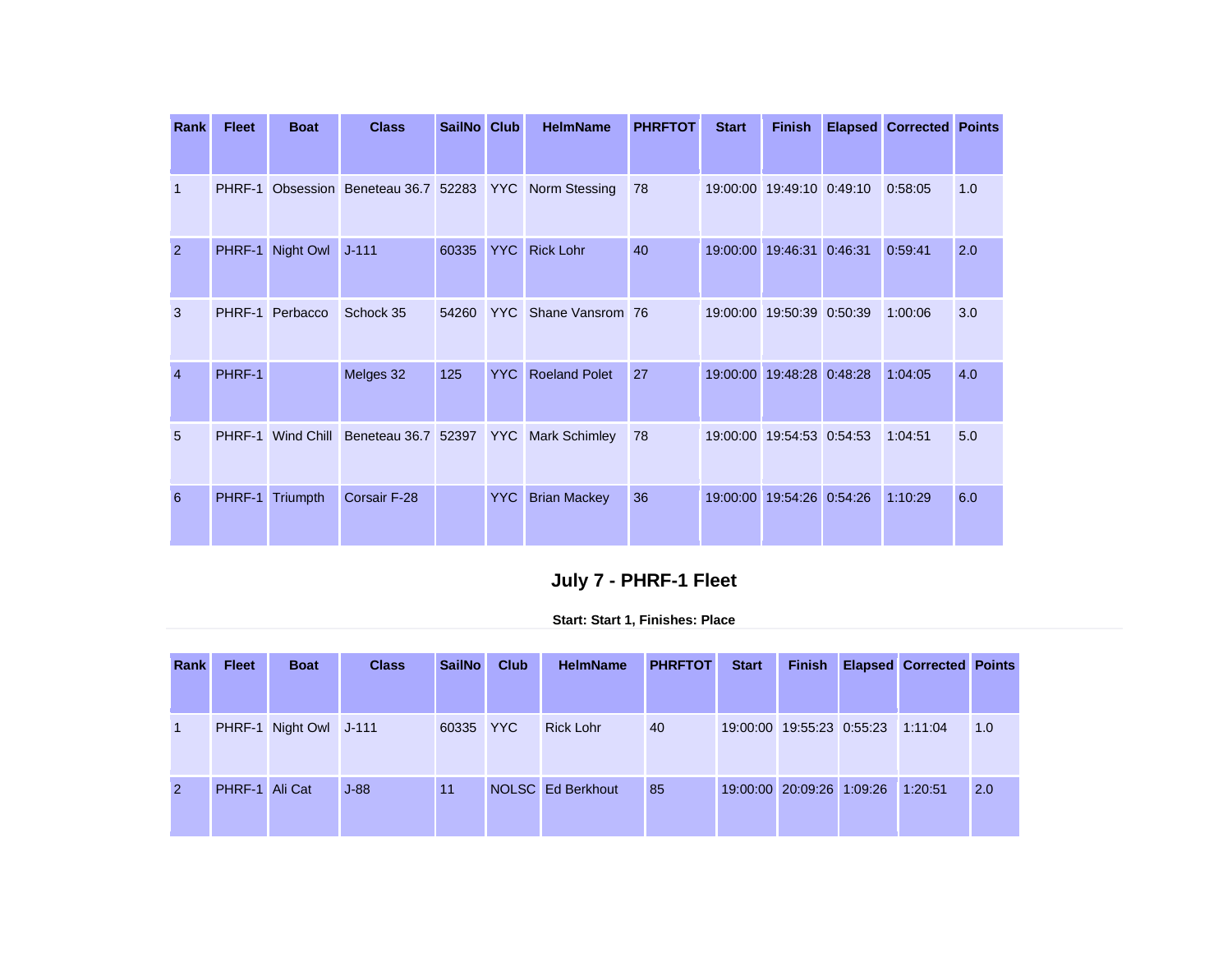| Rank           | <b>Fleet</b> | <b>Boat</b>    | <b>Class</b>                  | <b>SailNo</b> | <b>Club</b>  | <b>HelmName</b>             | <b>PHRFTOT</b> | <b>Start</b> | <b>Finish</b>             |            | <b>Elapsed Corrected Points</b> |      |
|----------------|--------------|----------------|-------------------------------|---------------|--------------|-----------------------------|----------------|--------------|---------------------------|------------|---------------------------------|------|
| 3              | PHRF-1       | Wind Chill     | Beneteau 36.7 52397           |               | <b>YYC</b>   | <b>Mark Schimley</b>        | 78             |              | 19:00:00 20:10:21 1:10:21 |            | 1:23:07                         | 3.0  |
| $\overline{4}$ | PHRF-1       | Perbacco       | Schock 35                     | 54260         | <b>YYC</b>   | Shane Vansrom               | 76             |              | 19:00:00 20:10:46 1:10:46 |            | 1:23:58                         | 4.0  |
| 5              | PHRF-1       |                | Obsession Beneteau 36.7 52283 |               | <b>YYC</b>   | Norm Stessing               | 78             |              | 19:00:00 20:11:31 1:11:31 |            | 1:24:30                         | 5.0  |
| 6              | PHRF-1       | Absolute       | Dobroth 30                    | 54299         | <b>NOLSC</b> | Mike Armstrong              | 93             |              | 19:00:00 20:18:09 1:18:09 |            | 1:29:32                         | 6.0  |
| $\overline{7}$ | PHRF-1       |                | Melges 32                     | 125           | <b>YYC</b>   | <b>Roeland Polet</b>        | 27             |              | 19:00:00 20:08:41         | 1:08:41    | 1:30:48                         | 7.0  |
| 8              | PHRF-1       | <b>SkyFall</b> | <b>Esse 850</b>               | 007           |              | <b>NOLSC</b> Peter Berridge | 84             | 19:00:00     |                           | <b>DNF</b> |                                 | 11.0 |

# **July 14 - PHRF-1 Fleet**

| Rank           | <b>Fleet</b> | <b>Boat</b>     | <b>Class</b>                             | <b>SailNo</b> | Club | <b>HelmName</b>  | <b>PHRFTOT</b> | <b>Start</b> | <b>Finish</b>             | <b>Elapsed Corrected Points</b> |     |
|----------------|--------------|-----------------|------------------------------------------|---------------|------|------------------|----------------|--------------|---------------------------|---------------------------------|-----|
|                |              |                 |                                          |               |      |                  |                |              |                           |                                 |     |
| -1             |              |                 | PHRF-1 Obsession Beneteau 36.7 52283 YYC |               |      | Norm Stessing 78 |                |              | 19:00:00 20:00:10 1:00:10 | 1:11:05                         | 1.0 |
| $\overline{2}$ |              | PHRF-1 Perbacco | Schock 35                                | 54260 YYC     |      | Shane Vansrom 76 |                |              | 19:00:00 19:59:59 0:59:59 | 1:11:10                         | 2.0 |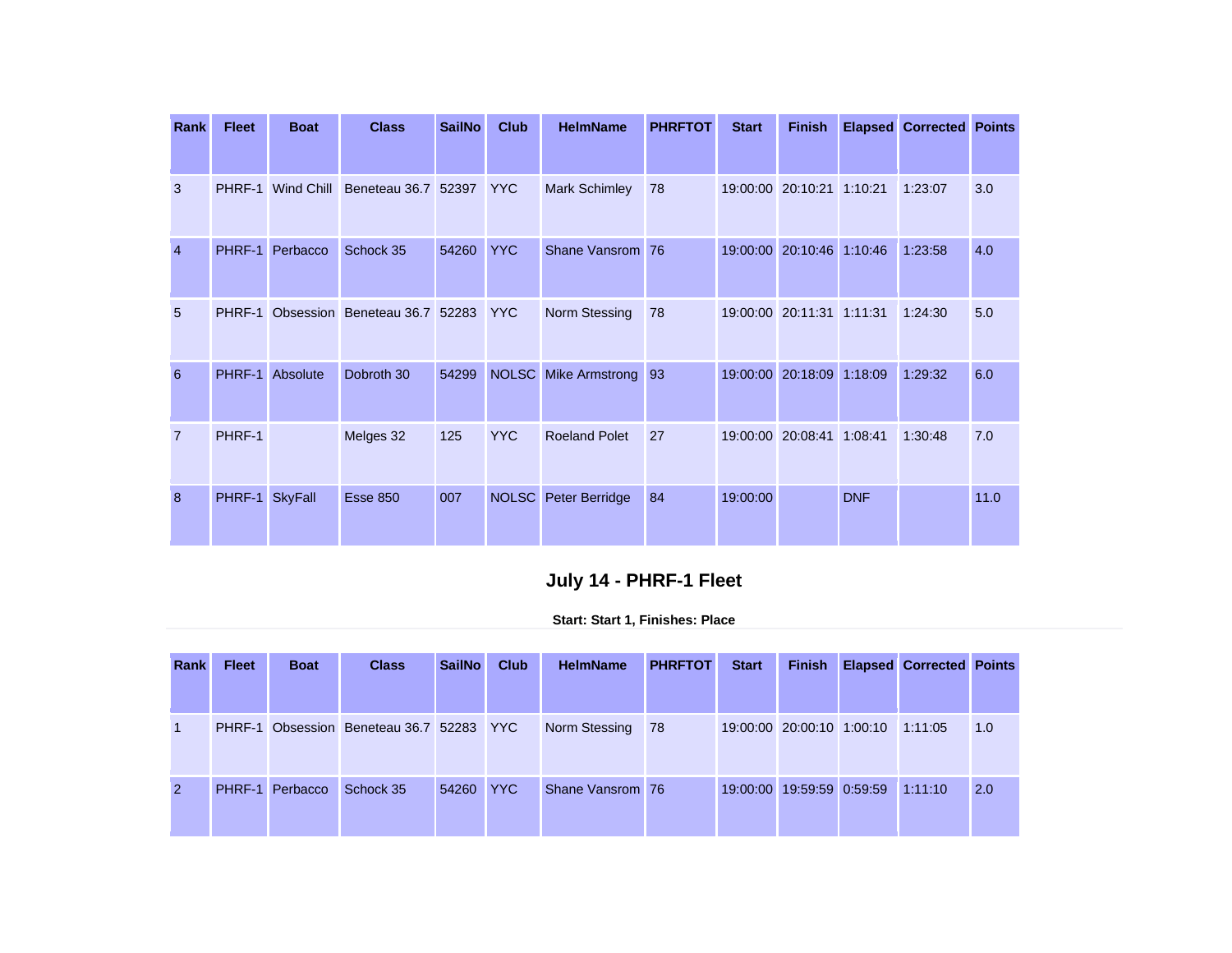| Rank           | <b>Fleet</b>   | <b>Boat</b>     | <b>Class</b>                   | <b>SailNo</b> | <b>Club</b> | <b>HelmName</b>             | <b>PHRFTOT</b> | <b>Start</b> | <b>Finish</b>             |         | <b>Elapsed Corrected Points</b> |     |
|----------------|----------------|-----------------|--------------------------------|---------------|-------------|-----------------------------|----------------|--------------|---------------------------|---------|---------------------------------|-----|
| 3              | PHRF-1 Ali Cat |                 | $J-88$                         | 11            |             | NOLSC Ed Berkhout           | 85             |              | 19:00:00 20:01:54 1:01:54 |         | 1:12:05                         | 3.0 |
| $\overline{4}$ | PHRF-1         | Night Owl       | $J-111$                        | 60335         | <b>YYC</b>  | <b>Rick Lohr</b>            | 40             | 19:00:00     | 19:57:13 0:57:13          |         | 1:13:25                         | 4.0 |
| 5              | PHRF-1 SkyFall |                 | <b>Esse 850</b>                | 007           |             | NOLSC Peter Berridge        | 84             |              | 19:00:00 20:03:12 1:03:12 |         | 1:13:45                         | 5.0 |
| 6              | PHRF-1         |                 | Wind Chill Beneteau 36.7 52397 |               | <b>YYC</b>  | <b>Mark Schimley</b>        | 78             |              | 19:00:00 20:03:57         | 1:03:57 | 1:15:33                         | 6.0 |
| $\overline{7}$ | PHRF-1         | Triumpth        | Corsair F-28                   |               | <b>YYC</b>  | <b>Brian Mackey</b>         | 36             |              | 19:00:00 20:02:26 1:02:26 |         | 1:20:51                         | 7.0 |
| 8              | PHRF-1         |                 | Melges 32                      | 125           | <b>YYC</b>  | <b>Roeland Polet</b>        | 27             |              | 19:00:00 20:01:31         | 1:01:31 | 1:21:20                         | 8.0 |
| 9              |                | PHRF-1 Absolute | Dobroth 30                     | 54299         |             | <b>NOLSC</b> Mike Armstrong | 93             |              | 19:00:00 20:14:14 1:14:14 |         | 1:25:03                         | 9.0 |

# **July 21 - PHRF-1 Fleet**

| <b>Rank</b> | <b>Fleet</b>   | <b>Boat</b> | <b>Class</b> | <b>SailNo</b> | <b>Club</b> | <b>HelmName</b>         | <b>PHRFTOT</b> | <b>Start</b> | <b>Finish</b>                     | <b>Elapsed Corrected Points</b> |     |
|-------------|----------------|-------------|--------------|---------------|-------------|-------------------------|----------------|--------------|-----------------------------------|---------------------------------|-----|
|             | PHRF-1 SkyFall |             | Esse 850     | 007           |             | NOLSC Peter Berridge 84 |                |              | 18:55:00 20:02:45 1:07:45 1:19:03 |                                 | 1.0 |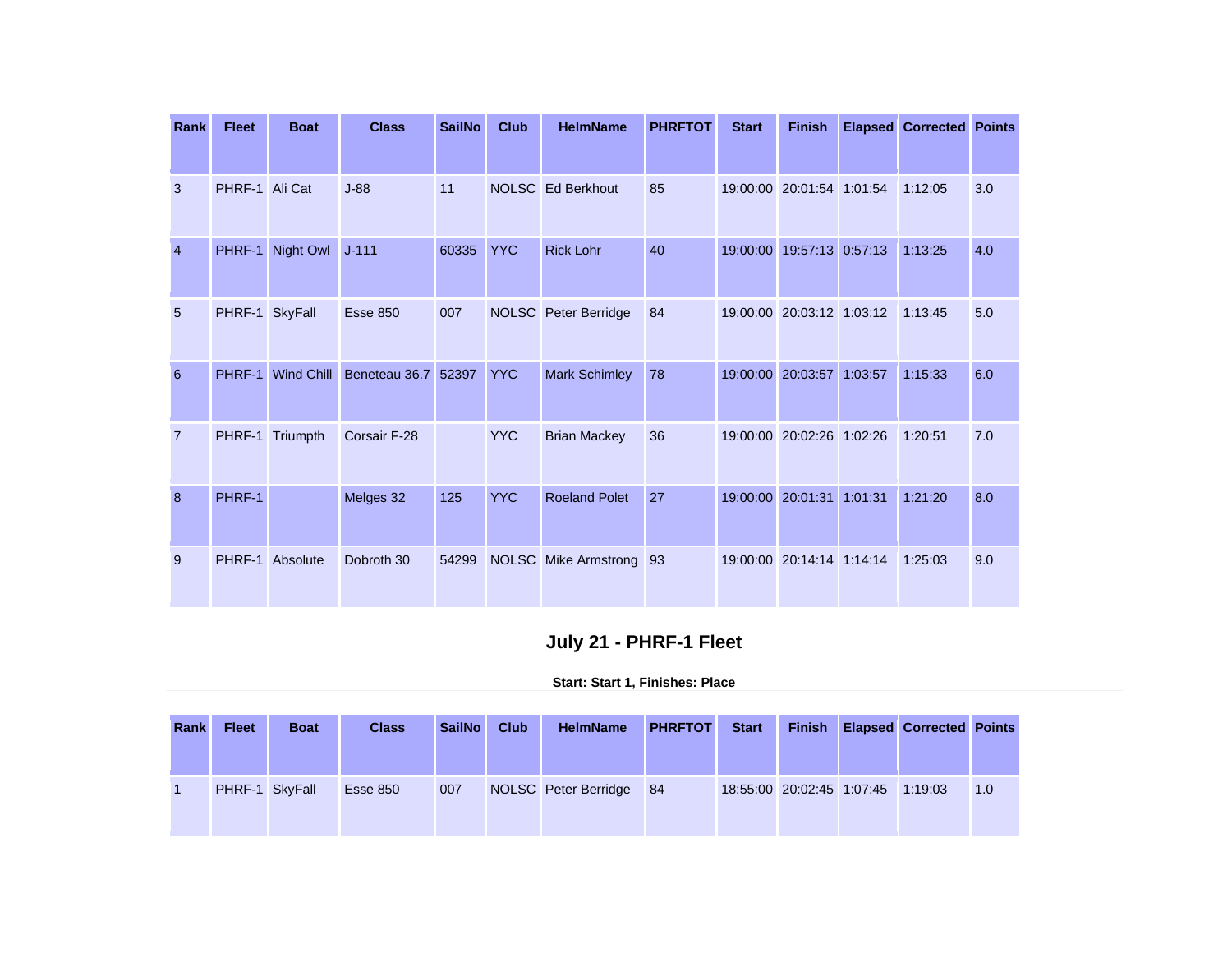| Rank           | <b>Fleet</b>   | <b>Boat</b>            | <b>Class</b>                          | <b>SailNo</b> | <b>Club</b> | <b>HelmName</b>      | <b>PHRFTOT</b> | <b>Start</b> | <b>Finish</b>             | <b>Elapsed Corrected Points</b> |     |
|----------------|----------------|------------------------|---------------------------------------|---------------|-------------|----------------------|----------------|--------------|---------------------------|---------------------------------|-----|
| $\overline{2}$ | PHRF-1         |                        | Obsession Beneteau 36.7 52283         |               | <b>YYC</b>  | <b>Norm Stessing</b> | 78             |              | 18:55:00 20:03:07 1:08:07 | 1:20:29                         | 2.0 |
| 3              | PHRF-1 Ali Cat |                        | $J-88$                                | 11            |             | NOLSC Ed Berkhout    | 85             |              | 18:55:00 20:07:12 1:12:12 | 1:24:04                         | 3.0 |
| $\overline{4}$ |                | PHRF-1 Night Owl J-111 |                                       | 60335         | <b>YYC</b>  | <b>Rick Lohr</b>     | 40             |              | 18:55:00 20:01:34 1:06:34 | 1:25:25                         | 4.0 |
| 5              |                | PHRF-1 Absolute        | Dobroth 30                            | 54299         |             | NOLSC Mike Armstrong | 93             |              | 18:55:00 20:09:36 1:14:36 | 1:25:28                         | 5.0 |
| 6              |                | PHRF-1 Perbacco        | Schock 35                             | 54260         | <b>YYC</b>  | Shane Vansrom 76     |                |              | 18:55:00 20:07:33 1:12:33 | 1:26:04                         | 6.0 |
| $\overline{7}$ |                |                        | PHRF-1 Wind Chill Beneteau 36.7 52397 |               | <b>YYC</b>  | Mark Schimley        | 78             |              | 18:55:00 20:09:09 1:14:09 | 1:27:36                         | 7.0 |
| 8              | PHRF-1         |                        | Melges 32                             | 125           | <b>YYC</b>  | <b>Roeland Polet</b> | 27             |              | 18:55:00 20:02:48 1:07:48 | 1:29:38                         | 8.0 |
| 9              | PHRF-1         | Triumpth               | <b>Corsair F-28</b>                   |               | <b>YYC</b>  | <b>Brian Mackey</b>  | 36             |              | 18:55:00 20:10:17 1:15:17 | 1:37:29                         | 9.0 |

## **June 30 - PHRF-2 Fleet**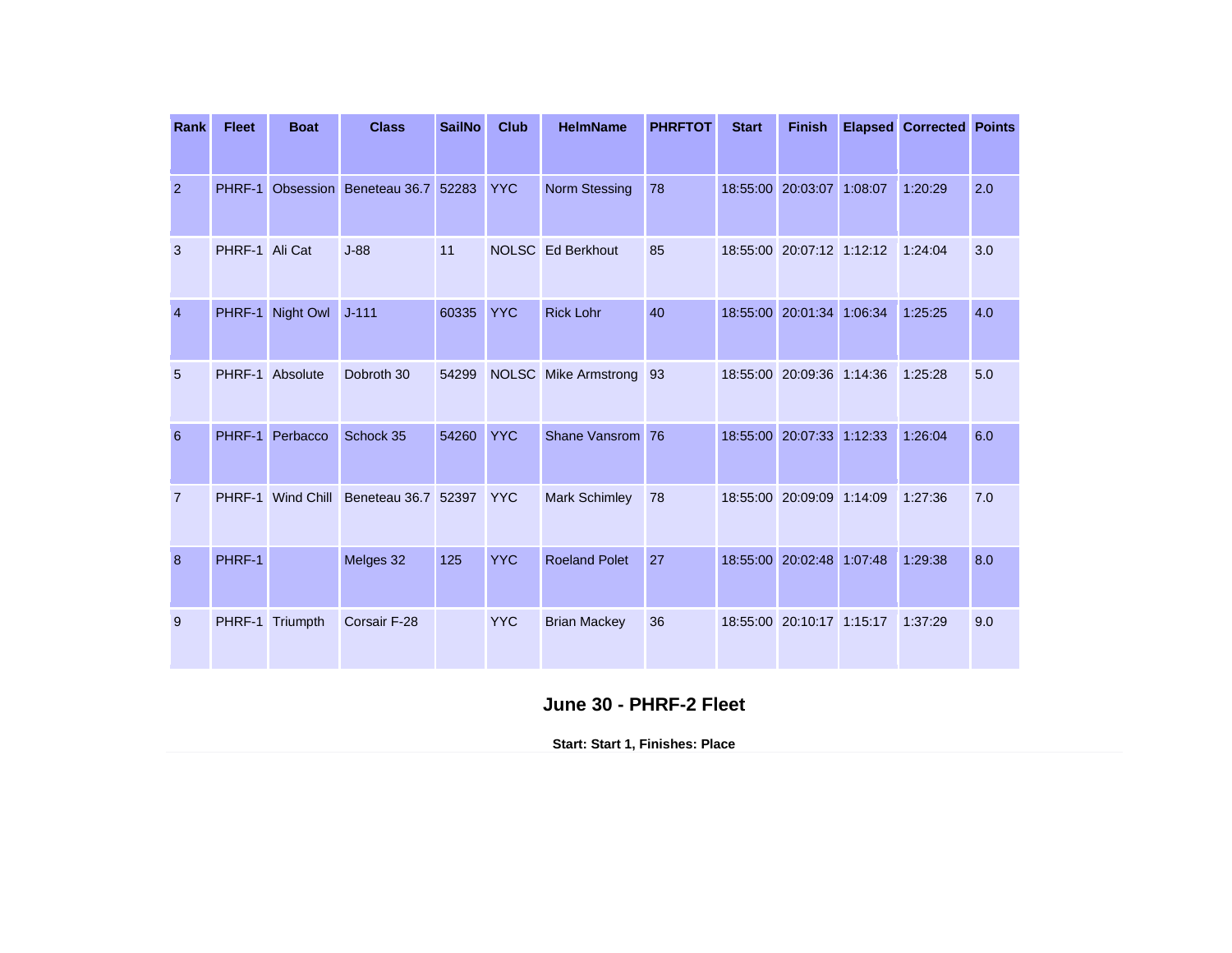| <b>Rank</b>    | <b>Fleet</b>  | <b>Boat</b>               | <b>Class</b> | <b>SailNo</b> | <b>Club</b> | <b>HelmName</b>            | <b>PHRFTOT</b> | <b>Start</b> | <b>Finish</b>             | <b>Elapsed Corrected Points</b> |     |
|----------------|---------------|---------------------------|--------------|---------------|-------------|----------------------------|----------------|--------------|---------------------------|---------------------------------|-----|
| 1              |               | PHRF-2 Squirmy            | C&C 29-2 406 |               | <b>YYC</b>  | Alex O'Brien               | 176            |              | 18:55:00 19:57:28 1:02:28 | 1:01:17                         | 1.0 |
| $\overline{2}$ |               | PHRF-2 Mo Money J-22      |              | 489           | <b>YYC</b>  | <b>Vic Snyder</b>          | 167            | 18:55:00     | 19:57:04 1:02:04          | 1:01:51                         | 2.0 |
| 3              | PHRF-2 Boom   |                           | Laser 28     | 104           |             | <b>NOLSC</b> Larry Huibers | 126            |              | 18:55:00 19:54:28 0:59:28 | 1:03:52                         | 3.0 |
| $\overline{4}$ | PHRF-2 Escape |                           | $J-22$       | 1579          | <b>YYC</b>  | <b>Family Hubies</b>       | 167            | 18:55:00     | 19:59:47 1:04:47          | 1:04:33                         | 4.0 |
| 5              |               | PHRF-2 Unplugged Laser 28 |              | 164           |             | NOLSC John Mills           | 132            |              | 18:55:00 19:56:00 1:01:00 | 1:04:46                         | 5.0 |

# **July 7 - PHRF-2 Fleet**

| Start: Start 1, Finishes: Place |  |  |  |
|---------------------------------|--|--|--|
|---------------------------------|--|--|--|

| Rank           | <b>Fleet</b> | <b>Boat</b>               | <b>Class</b> | <b>SailNo</b> | <b>Club</b> | <b>HelmName</b>         | <b>PHRFTOT</b> | <b>Start</b> | <b>Finish</b>                     | <b>Elapsed Corrected Points</b> |     |
|----------------|--------------|---------------------------|--------------|---------------|-------------|-------------------------|----------------|--------------|-----------------------------------|---------------------------------|-----|
|                |              |                           |              |               |             |                         |                |              |                                   |                                 |     |
|                |              | PHRF-2 Bad Habit J-24     |              | 1252          |             | <b>NOLSC</b> Rick Sherk | 162            |              | 18:55:00 20:10:34 1:15:34         | 1:15:58                         | 1.0 |
| $\overline{2}$ |              | PHRF-2 Squirmy            | C&C 29-2 406 |               | <b>YYC</b>  | Alex O'Brien            | 176            |              | 18:55:00 20:16:17 1:21:17         | 1:19:44                         | 2.0 |
| 3              |              | PHRF-2 Unplugged Laser 28 |              | 164           |             | NOLSC John Mills        | 132            |              | 18:55:00 20:13:52 1:18:52 1:23:45 |                                 | 3.0 |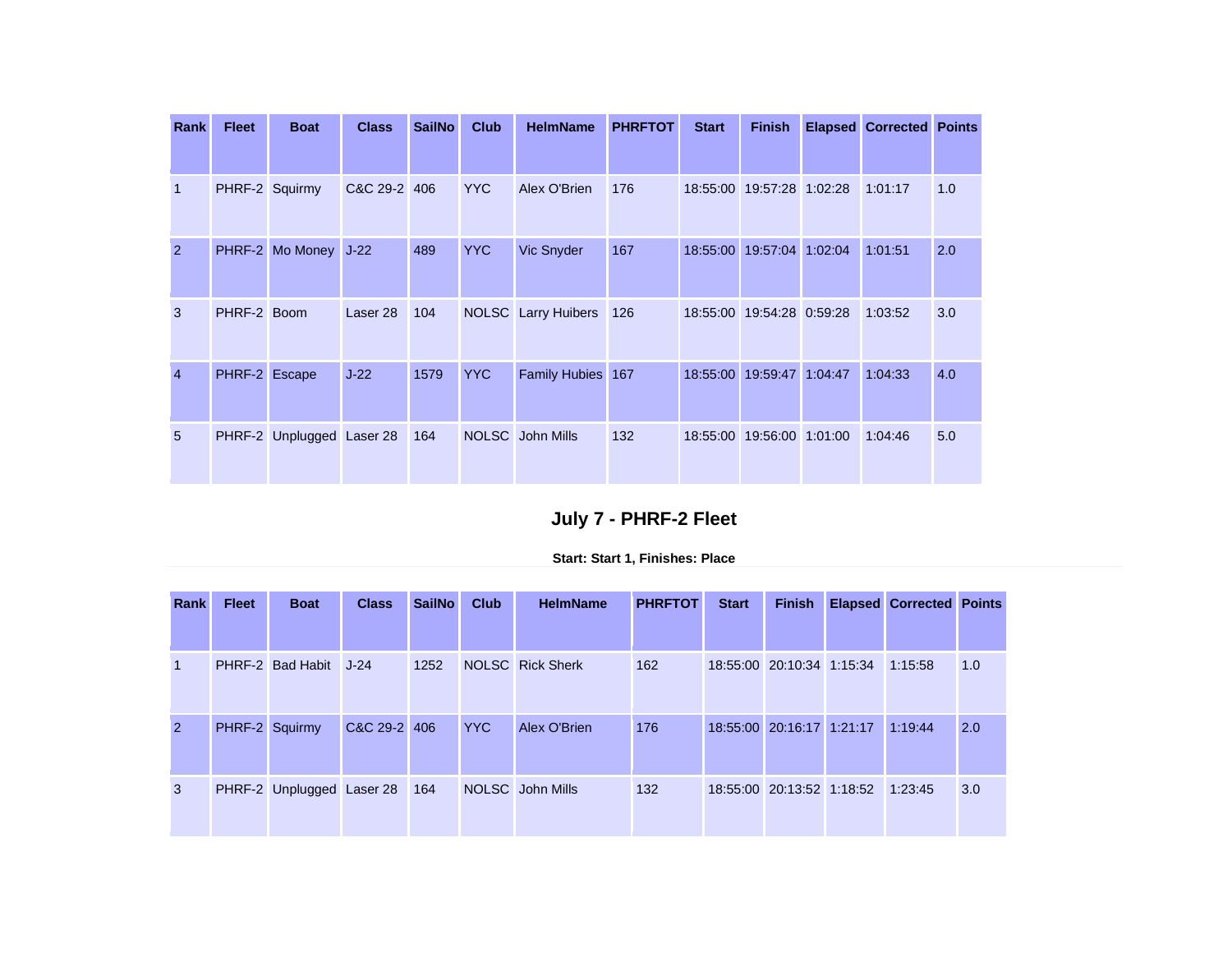| <b>Rank</b>    | <b>Fleet</b>         | <b>Boat</b> | <b>Class</b> | <b>SailNo</b> | Club | <b>HelmName</b>            | <b>PHRFTOT</b> | <b>Start</b> | <b>Finish</b>             | <b>Elapsed Corrected Points</b> |     |
|----------------|----------------------|-------------|--------------|---------------|------|----------------------------|----------------|--------------|---------------------------|---------------------------------|-----|
| $\overline{4}$ | <b>PHRF-2 Kraken</b> |             | <b>SR-27</b> | 727           |      | NOLSC Cody Montgomery 110  |                |              | 18:55:00 20:12:49 1:17:49 | 1:26:11                         | 4.0 |
| 5              | PHRF-2 Boom          |             | Laser 28     | 104           |      | <b>NOLSC</b> Larry Huibers | 126            |              | 18:55:00 20:16:18 1:21:18 | 1:27:19                         | 5.0 |

# **July 14 - PHRF-2 Fleet**

| Rank           | <b>Fleet</b>  | <b>Boat</b>      | <b>Class</b>                              | <b>SailNo</b> | <b>Club</b> | <b>HelmName</b>            | <b>PHRFTOT</b> | <b>Start</b> | <b>Finish</b>             | <b>Elapsed Corrected Points</b> |     |
|----------------|---------------|------------------|-------------------------------------------|---------------|-------------|----------------------------|----------------|--------------|---------------------------|---------------------------------|-----|
|                |               |                  |                                           |               |             |                            |                |              |                           |                                 |     |
| $\overline{1}$ |               | PHRF-2 Mo Money  | $J-22$                                    | 489           | <b>YYC</b>  | Vic Snyder                 | 167            |              | 18:55:00 20:02:37 1:07:37 | 1:07:23                         | 1.0 |
| 2              |               | PHRF-2 Bad Habit | $J-24$                                    | 1252          |             | <b>NOLSC</b> Rick Sherk    | 162            |              | 18:55:00 20:05:03 1:10:03 | 1:10:25                         | 2.0 |
| 3              | PHRF-2 Kraken |                  | <b>SR-27</b>                              | 727           |             | NOLSC Cody Montgomery 110  |                |              | 18:55:00 19:59:40 1:04:40 | 1:11:37                         | 3.0 |
| $\overline{4}$ | PHRF-2 Boom   |                  | Laser <sub>28</sub>                       | 104           |             | <b>NOLSC</b> Larry Huibers | 126            |              | 18:55:00 20:03:34 1:08:34 | 1:13:38                         | 4.0 |
| 5              |               |                  | PHRF-2 Summer Love Beneteau First 32 1825 |               | <b>YYC</b>  | <b>Gabriel Lewis</b>       | 144            |              | 18:55:00 20:06:57 1:11:57 | 1:14:43                         | 5.0 |
| 6              | PHRF-2        | Squirmy          | C&C 29-2                                  | 406           | <b>YYC</b>  | Alex O'Brien               | 176            | 18:55:00     | 20:11:39 1:16:39          | 1:15:11                         | 6.0 |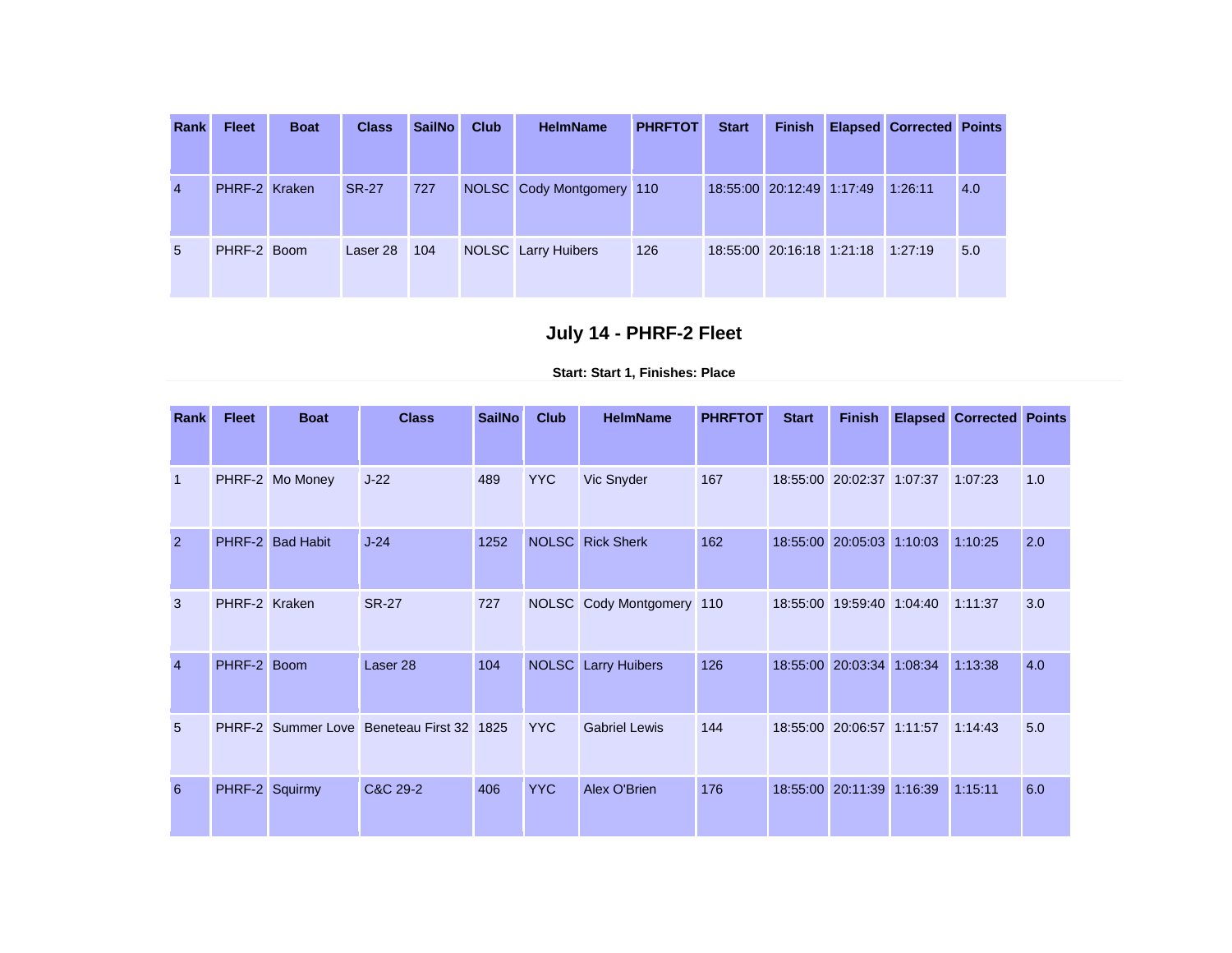| <b>Rank</b>    | <b>Fleet</b> | <b>Boat</b>                | <b>Class</b> | <b>SailNo</b> | <b>Club</b> | <b>HelmName</b>          | <b>PHRFTOT</b> | <b>Start</b> | <b>Finish</b>             | <b>Elapsed Corrected Points</b> |     |
|----------------|--------------|----------------------------|--------------|---------------|-------------|--------------------------|----------------|--------------|---------------------------|---------------------------------|-----|
| $\overline{7}$ |              | PHRF-2 Margaritaville J-70 |              | 303           | <b>YYC</b>  | <b>Scott Dinse</b>       | 114            |              | 18:55:00 20:03:29 1:08:29 | 1:15:16                         | 7.0 |
| 8              | PHRF-2 Wings |                            | Beneteau 10R | 34            |             | <b>NOLSC</b> Bill Cavers | 97             |              | 18:55:00 20:02:49 1:07:49 | 1:17:04                         | 8.0 |

### **July 21 - PHRF-2 Fleet**

| Rank           | <b>Fleet</b> | <b>Boat</b>      | <b>Class</b>    | <b>SailNo</b>  | <b>Club</b>  | <b>HelmName</b>         | <b>PHRFTOT</b> | <b>Start</b> | <b>Finish</b>             | <b>Elapsed</b> | <b>Corrected Points</b> |     |
|----------------|--------------|------------------|-----------------|----------------|--------------|-------------------------|----------------|--------------|---------------------------|----------------|-------------------------|-----|
| -1             |              | PHRF-2 Squirmy   | C&C 29-2        | 406            | <b>YYC</b>   | Alex O'Brien            | 176            |              | 18:50:00 20:12:20 1:22:20 |                | 1:20:46                 | 1.0 |
| $\overline{2}$ | PHRF-2       | Mo Money         | $J-22$          | 489            | <b>YYC</b>   | Vic Snyder              | 167            |              | 18:50:00 20:11:26 1:21:26 |                | 1:21:09                 | 2.0 |
| 3              | PHRF-2 Wings |                  | Beneteau 10R 34 |                | <b>NOLSC</b> | <b>Bill Cavers</b>      | 97             |              | 18:50:00 20:01:41 1:11:41 |                | 1:21:28                 | 3.0 |
| $\overline{4}$ | PHRF-2 J9    |                  | J9              | $\overline{2}$ | <b>YYC</b>   | Don Finkle              | 120            |              | 18:50:00 20:05:29 1:15:29 |                | 1:22:00                 | 4.0 |
| 5              |              | PHRF-2 Bad Habit | $J-24$          | 1252           |              | <b>NOLSC</b> Rick Sherk | 162            |              | 18:50:00 20:11:56 1:21:56 |                | 1:22:22                 | 5.0 |
| 6              | PHRF-2 Boom  |                  | Laser 28        | 104            | <b>NOLSC</b> | <b>Larry Huibers</b>    | 126            |              | 18:50:00 20:07:26 1:17:26 |                | 1:23:10                 | 6.0 |